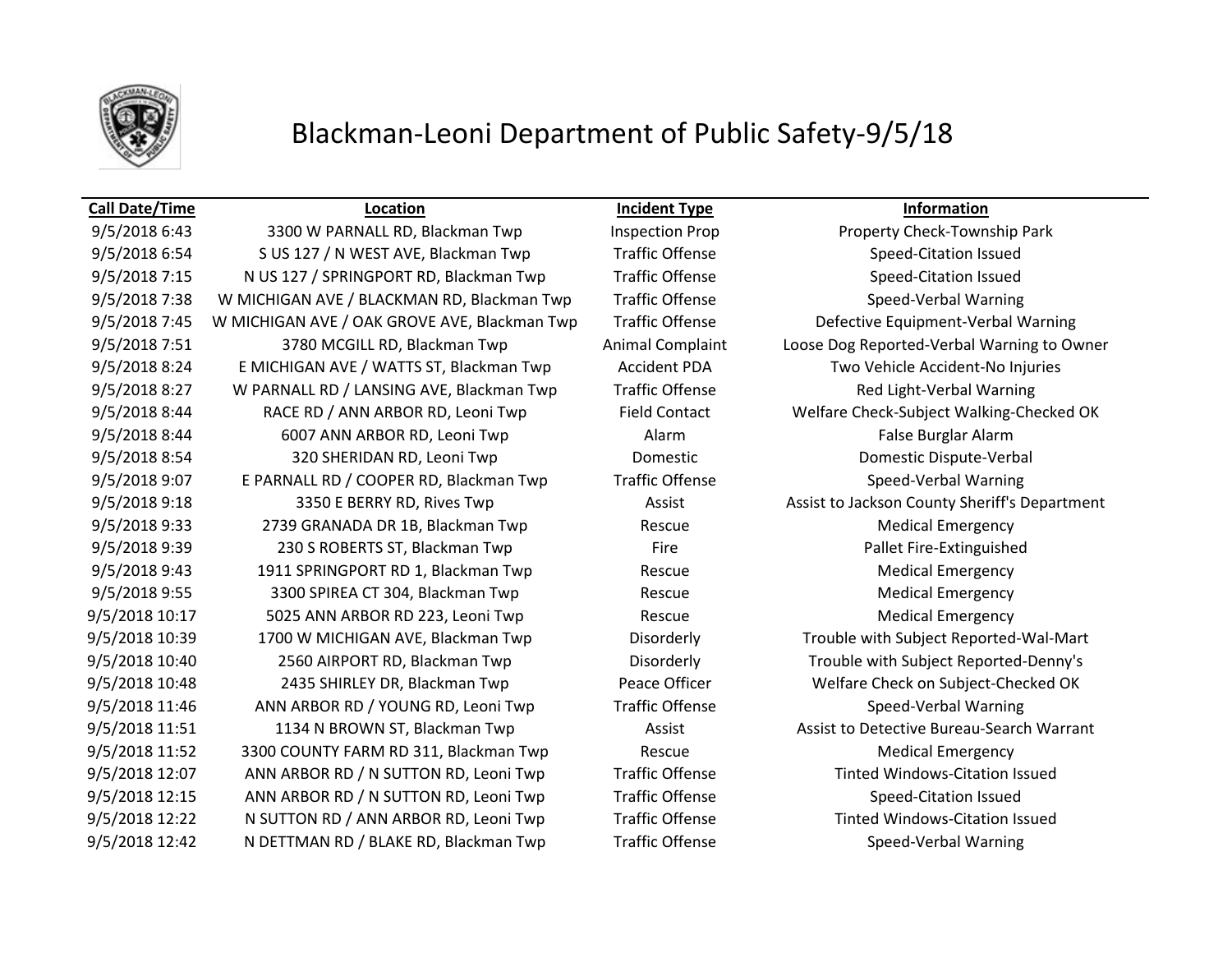

## **Call Date/Time Location Incident Type Information**

9/5/2018 12:49 E MICHIGAN AVE / HENRIETTA ST, Blackman Twp Traffic Offense Expired Plate-Citation Issued 9/5/2018 12:52 3490 BALMARS AVE, Blackman Twp Traffic Hazard Hazard-Low Hanging Cable Line 9/5/2018 13:19 RIVES JUNCTION RD / VAN HORN RD, Blackman Twp Traffic Offense Defective Equipment-Verbal Warning 9/5/2018 13:25 N ELM RD / O'LEARY RD, Blackman Twp Traffic Offense Red Light-Verbal Warning 9/5/2018 13:27 RIVES JUNCTION RD / CLINTON RD, Blackman Twp Traffic Offense Suspended License-Citation Issued 9/5/2018 13:45 2785 BLACKMAN RD, Blackman Twp Suspicious Situation Suspicious Vehicle Reported-Checked OK 9/5/2018 13:52 W MICHIGAN AVE / LAURENCE AVE, Blackman Twp Traffic Offense Expired Plate-Citation Issued 9/5/2018 14:01 W MICHIGAN AVE / LAURENCE AVE, Blackman Twp Traffic Offense Speed-Citation Issued 9/5/2018 14:06 W MICHIGAN AVE / LAURENCE AVE, Blackman Twp Traffic Offense Seat Belt-Citation Issued 9/5/2018 14:14 W MICHIGAN AVE / LAURENCE AVE, Blackman Twp Traffic Offense Seat Belt-Citation Issued 9/5/2018 14:27 N WEST AVE / BOARDMAN RD, Blackman Twp Traffic Offense Speed-Verbal Warning 9/5/2018 14:28 RACE RD / SEYMOUR RD, Leoni Twp Traffic Hazard Hazard Hazard-Tree in Roadway 9/5/2018 14:36 WILDWOOD AVE / AIRPORT RD, Blackman Twp Traffic Offense Speed-Verbal Warning 9/5/2018 14:44 WINIFRED ST / W GANSON ST, Blackman Twp Traffic Offense Seat Belt-Citation Issued 9/5/2018 14:48 ANN ARBOR RD / DONNELLY RD, Leoni Twp Traffic Offense Stop Sign-Verbal Warning 9/5/2018 14:54 BOARDMAN RD / N WISNER ST, Blackman Twp Traffic Offense Traffic Red Light-Citation Issued 9/5/2018 15:06 144 W I 94, Leoni Twp Traffic Offense Speed-Citation Issued 9/5/2018 15:14 N SUTTON RD / ANN ARBOR RD, Leoni Twp Traffic Hazard Hazard Hazard-Tree in Roadway 9/5/2018 15:19 W I 94 / N ELM RD, Blackman Twp Motorist Assist Motorist Assist-Vehicle Problems 9/5/2018 15:24 3527 NASH DR, Leoni Twp Rescue Rescue Medical Emergency 9/5/2018 15:34 154 CROSS ST, Leoni Twp Domestic Domestic Dispute-Verbal 9/5/2018 15:57 2760 GRANADA DR, Blackman Twp Domestic Domestic Assault Arrest-Lodged at Jail 9/5/2018 16:17 E MICHIGAN AVE / N DETTMAN RD, Leoni Twp Traffic Offense Speed-Verbal Warning 9/5/2018 16:29 4013 MARIE CT, Blackman Twp Domestic Domestic Assault Reported-Prosecutor Review

9/5/2018 13:22 323 SYCAMORE ST, Leoni Twp Animal Complaint Loose Dog Reported-Verbal Warning to Owner 9/5/2018 14:49 3990 SHERWOOD LAKESS BLVD, Blackman Twp Larceny Larceny Reported-Medication Stolen-Suspect Identified 9/5/2018 15:00 321 KEVIN DR, Blackman Twp Disorderly Trouble with Subject Reported-Neighbor Dispute 9/5/2018 16:14 601 S SUTTON RD, Leoni Twp Larceny Larceny of Cell Phone Reported-Cell Phone Recovered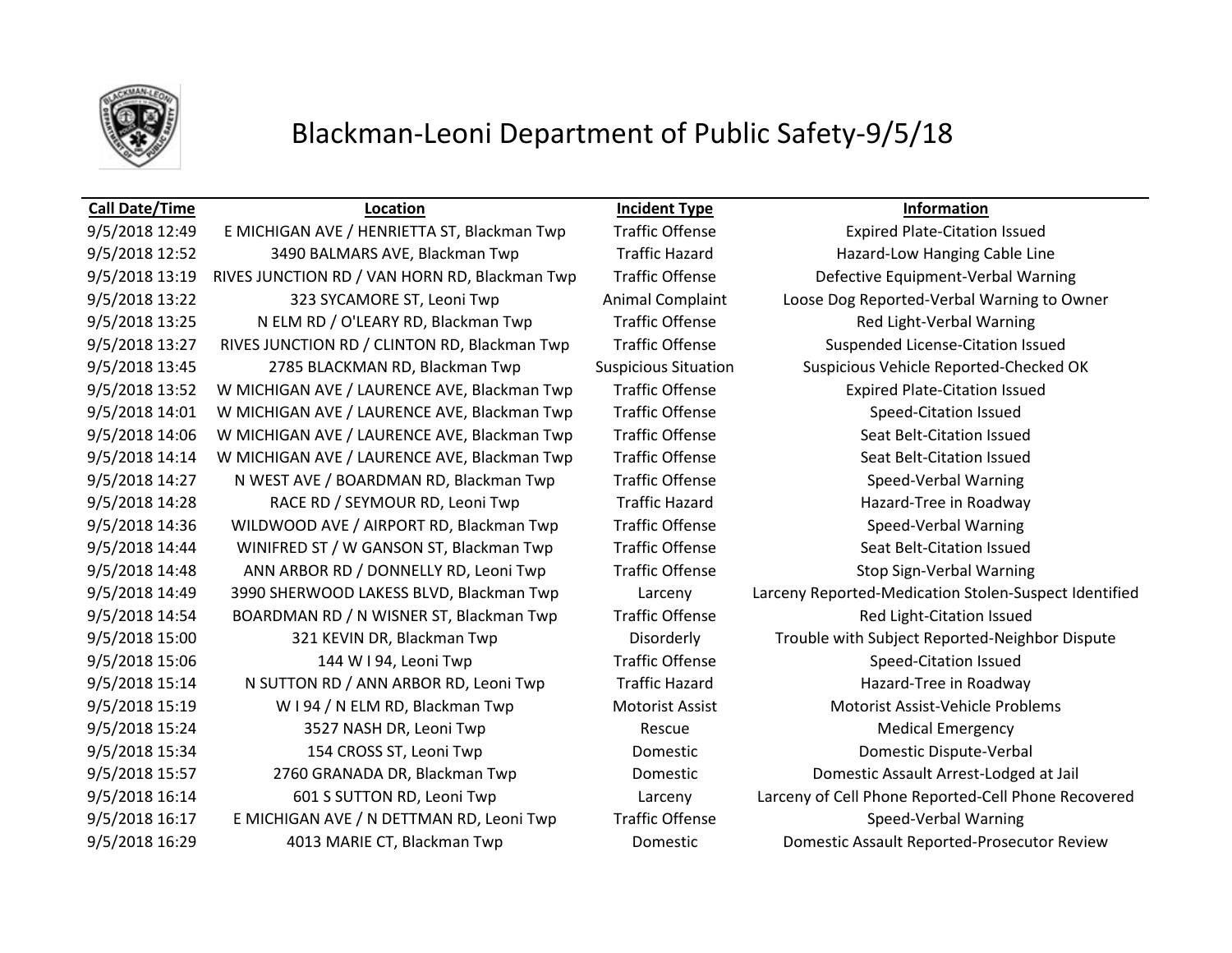

## **Call Date/Time Location Incident Type Information**

9/5/2018 17:21 292 KATHY CIR, Blackman Twp Animal Complaint Dog Bite Reported-Citation Issued 9/5/2018 18:00 **5628 JUNIPER DR, Leoni Twp** Rescue Rescue Medical Emergency 9/5/2018 18:18 1996 W PARNALL RD, Blackman Twp Warrants Warrant Pick-Up-Lenawee County Jail 9/5/2018 18:32 2251 SPRINGPORT RD 217, Blackman Twp Rescue Medical Emergency 9/5/2018 18:32 1683 VAN HORN RD, Blackman Twp Traffic Offense Hazard-Vehicle Blocking Driveway 9/5/2018 18:32 2901 HERITAGE BLVD 1, Blackman Twp Domestic Domestic Dispute-Verbal 9/5/2018 18:40 3801 FRANKLIN RD, Leoni Twp Assault Assault Assault Assault Reported-Prosecutor Review 9/5/2018 18:52 1210 WAYNE ST, Blackman Twp Domestic Domestic Dispute-Verbal 9/5/2018 18:53 2760 GRANADA DR, Blackman Twp Domestic Domestic Assault Arrest-Lodged at Jail 9/5/2018 19:15 COOPER RD / BUNKERHILL RD, Blackman Twp Motorist Assist Motorist Assist-Vehicle Problems 9/5/2018 19:16 1051 BOARDMAN RD, Blackman Twp Rescue Medical Emergency 9/5/2018 20:19 2035 BONDSTEEL DR, Blackman Twp Suspicious Situation Suspicious Situation Reported-Baymont Inn 9/5/2018 20:21 239 MAX ST, Blackman Twp Fire Fire Arcing Wires Reported 9/5/2018 20:23 SEYMOUR RD / MCGILL RD, Blackman Twp Fire Reported Funnel Cloud-Unable to Locate 9/5/2018 20:58 1923 SPRINGPORT RD, Blackman Twp Rescue Rescue Medical Emergency 9/5/2018 21:19 W MICHIGAN AVE / LAURENCE AVE, Blackman Twp Accident PDA One Vehicle Accident-No Injuries 9/5/2018 21:54 1925 SPRINGPORT RD, Blackman Twp Rescue Medical Emergency 9/5/2018 22:00 7700 E MICHIGAN AVE, Leoni Twp Threats - Person/TX Threats Reported 9/5/2018 22:08 4304 PAGE AVE, Leoni Twp Alarm False Burglar Alarm 9/5/2018 22:25 PAGE AVE / APPLE LN, Leoni Twp Traffic Offense Insurance-Citation Issued 9/5/2018 23:03 5133 YOUNG RD, Leoni Twp Traffic Hazard Hazard-Tree in Roadway 9/5/2018 23:07 2974 PHEASANT RUN DR, Blackman Twp Domestic Domestic Assault Arrest-Lodged at Jail 9/5/2018 23:53 3555 O'NEILL DR, Blackman Twp Fire Fire Fire False Fire Alarm 9/6/2018 0:48 7000 BRILLS LAKE RD, Leoni Twp Alarm Alarm False Burglar Alarm

9/5/2018 17:17 2748 GRANADA DR 4D, Blackman Twp Warrants Subject Arrested on Outstanding Warrant 9/5/2018 20:38 5TH ST / S LAKESIDE DR, Leoni Twp Animal Complaint Loose Dog Reported-Transported to Animal Shelter 9/5/2018 22:59 8753 JENNINGS DR, Leoni Twp Assist Assist Assist Assist to Napoleon Township Police Department 9/5/2018 23:43 134 E I 94, Sandstone Twp Assist Assist Assist to Jackson County Sheriff's Department